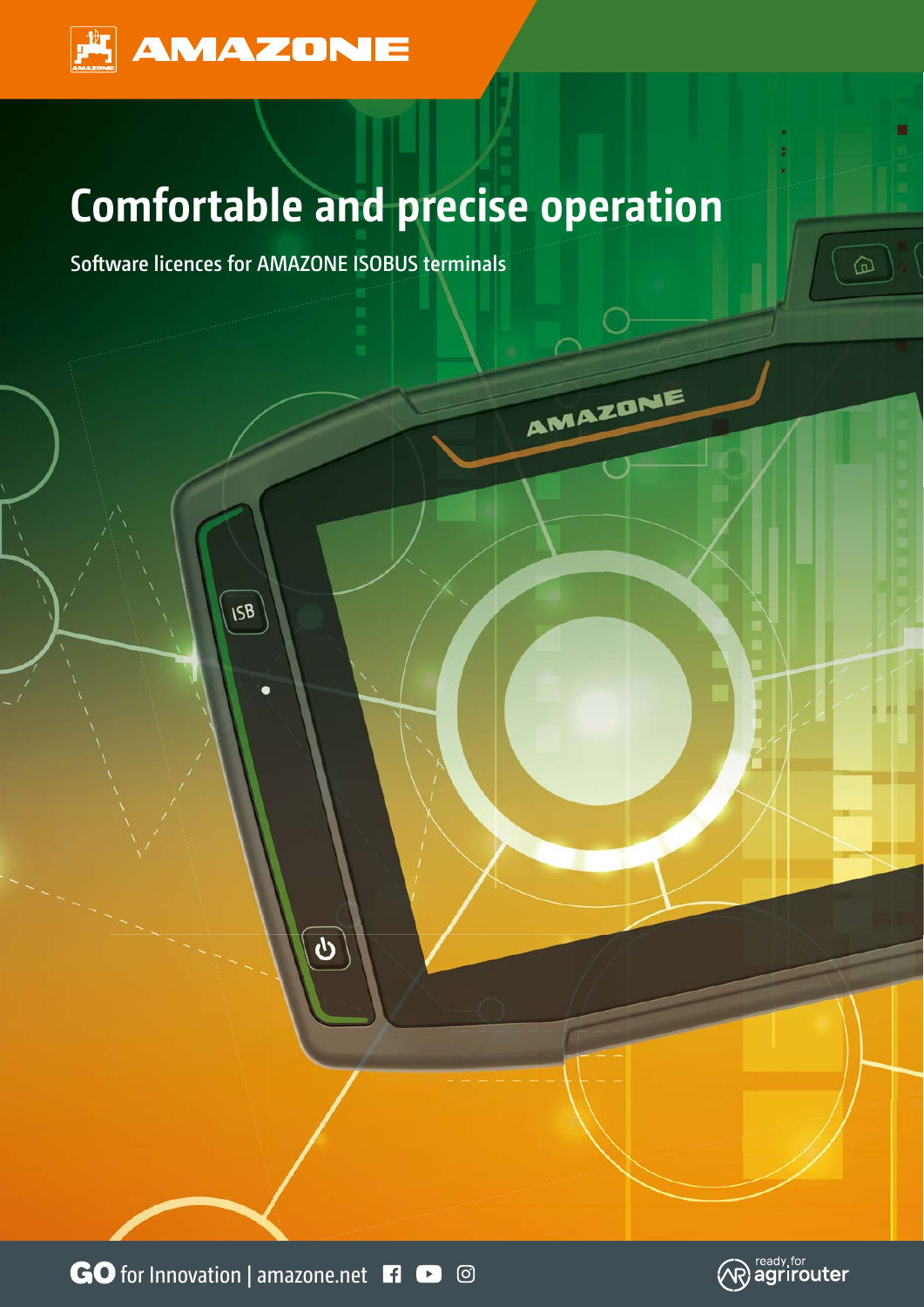## **We do more!**

### **Software licences for AMAZONE ISOBUS terminals**

#### **GPS-Maps&Doc**

- $\bullet$  Job management and field-related documentation of the task
- Start a new task straight away and decide later whether the data is saved or not
- $\bullet$  Import and export of jobs in ISO-XML format
- $\bullet$  Job summary via PDF export
- Processing application maps in ISO-XML or shape file format
- *O* Indication of inactive field boundaries and automatic field detection when approaching the area

### **GPS-Switch basic**

- Automatic part-width section control with up to 16 partwidth sections
- C Creation of a virtual headland
- Automated boom lowering on AMAZONE crop protection sprayers

**GPS-Switch pro** (as an extension of GPS-Switch basic)

- Automatic part-width section control with up to 128 part-width sections, in particular for crop protection sprayers with individual nozzle control
- Marking obstacles (e.g. water holes, pylons)
- Auto-zoom when approaching the headland

### **GPS-Track**

- O Optical parallel guidance aid with light bar in the status bar
- Automatic tramline control for seed drills
- Various track modes such as A-B lLines or contour travel

#### **AmaCam**

- Camera image displayed on the ISOBUS terminal
- Automatic display of the camera image when reversing







Field boundary, virtual headland, optical parallel guidance indication and part-width control

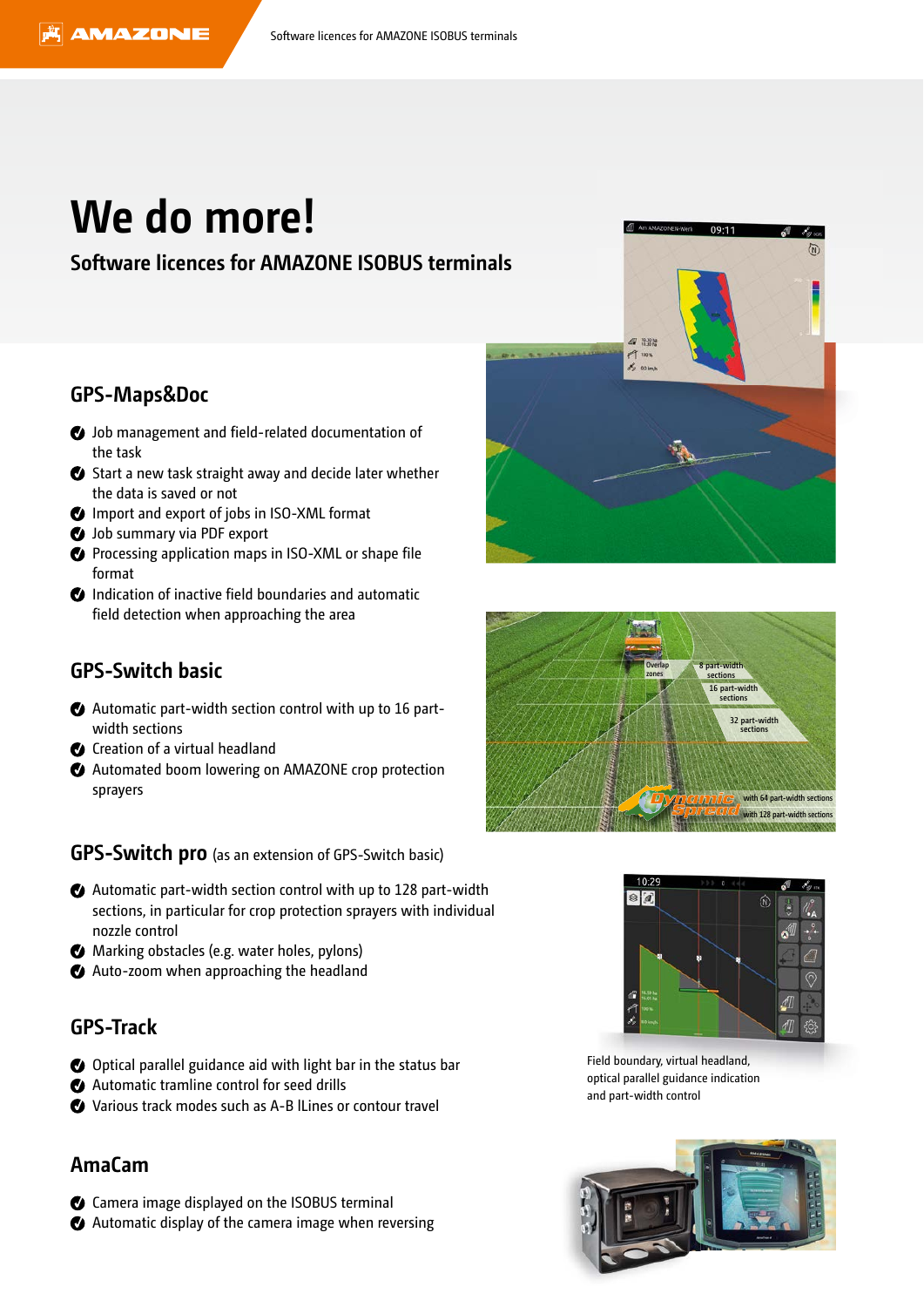# **Operation made easy**

### **AMAZONE ISOBUS terminals**

Consistent AMAZONE operating philosophy

- **C** Practical-oriented machine software and logical menu structure
- Simple and clear operation of machine menu and field view
- **C** Freely-configurable user interface for each driver
- Facilitates a 2-terminal solution

### **AmaTron 4**

- **O** ISOBUS terminal
- Intuitive and user-friendly tablet-style operation
- O Operation via the touch display or via soft keys
- Practical quick-start menu with import/export of job data, help windows, day/night mode and the AUX-N allocation
- **C** Freely-configurable status bar
- MiniView with the most important machine information
- Automatic control button display via a proximity sensor
- 1 camera input and automatic reversing detection

Standard licences:

Chargeable licences:

**GPS-Maps&Doc**

**GPS-Switch basic GPS-Switch pro GPS-Track AmaCam AmaTron Connect**

### **AmaPad 2**

- High-end ISOBUS control terminal with large touchscreen display
- Extended MiniView concept enables the simultaneous display of a maximum of four menus
- Quick-start button and integrated light bar
- $\bullet$  Three configurable user profiles
- <sup>2</sup> 2 camera inputs

Standard licences:

Chargeable licences:

**GPS-Maps&Doc AmaCam GPS-Switch basic GPS-Switch pro GPS-Track**





 $\overline{2}$